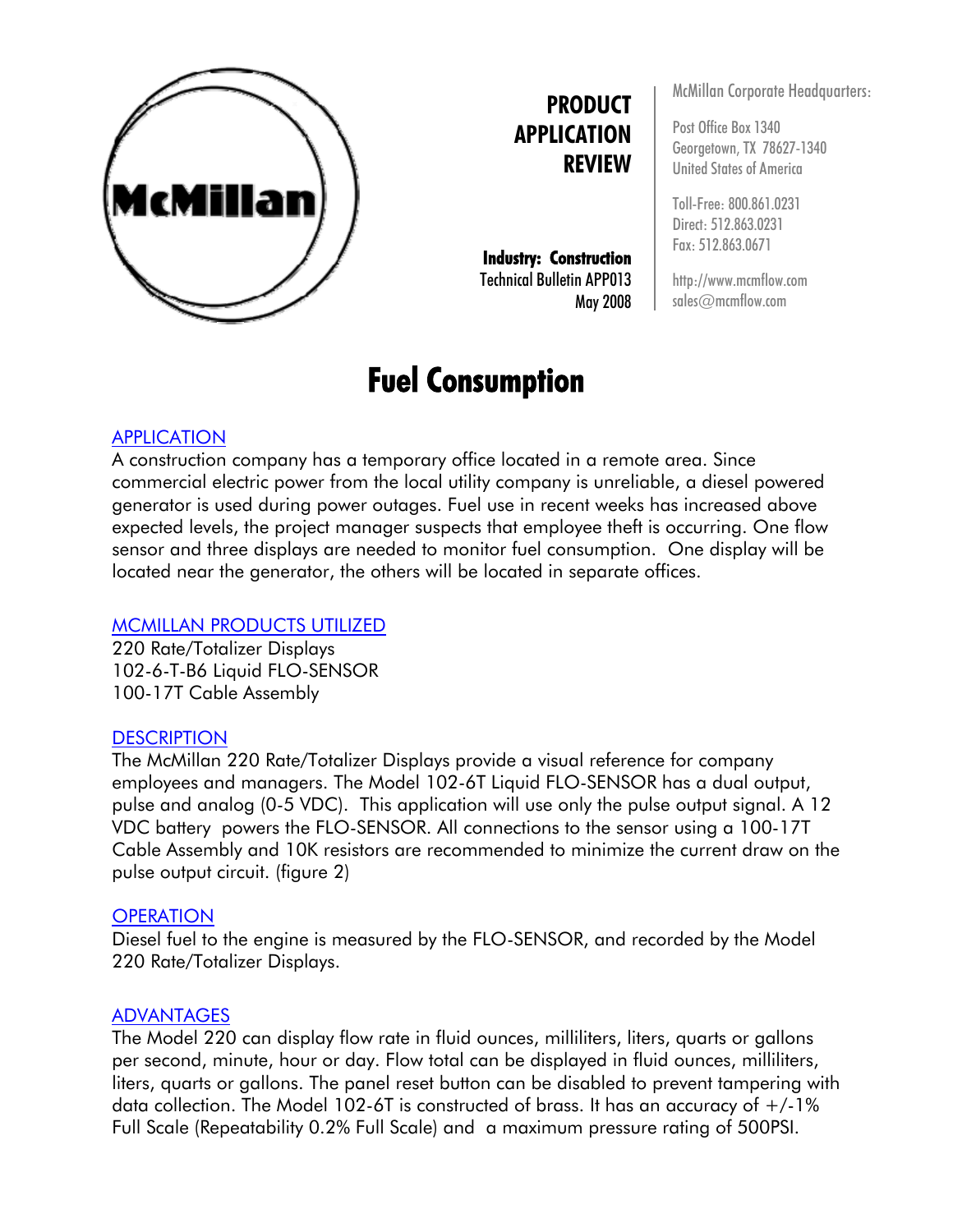*APP013-Fuel Consumption, continued…* 

## **DIAGRAMS**

Figure 1 illustrates the flow path of the fluid system. Figure 2 illustrates the wiring of the system.

FIGURE 1 – Flow Path of Fluid System